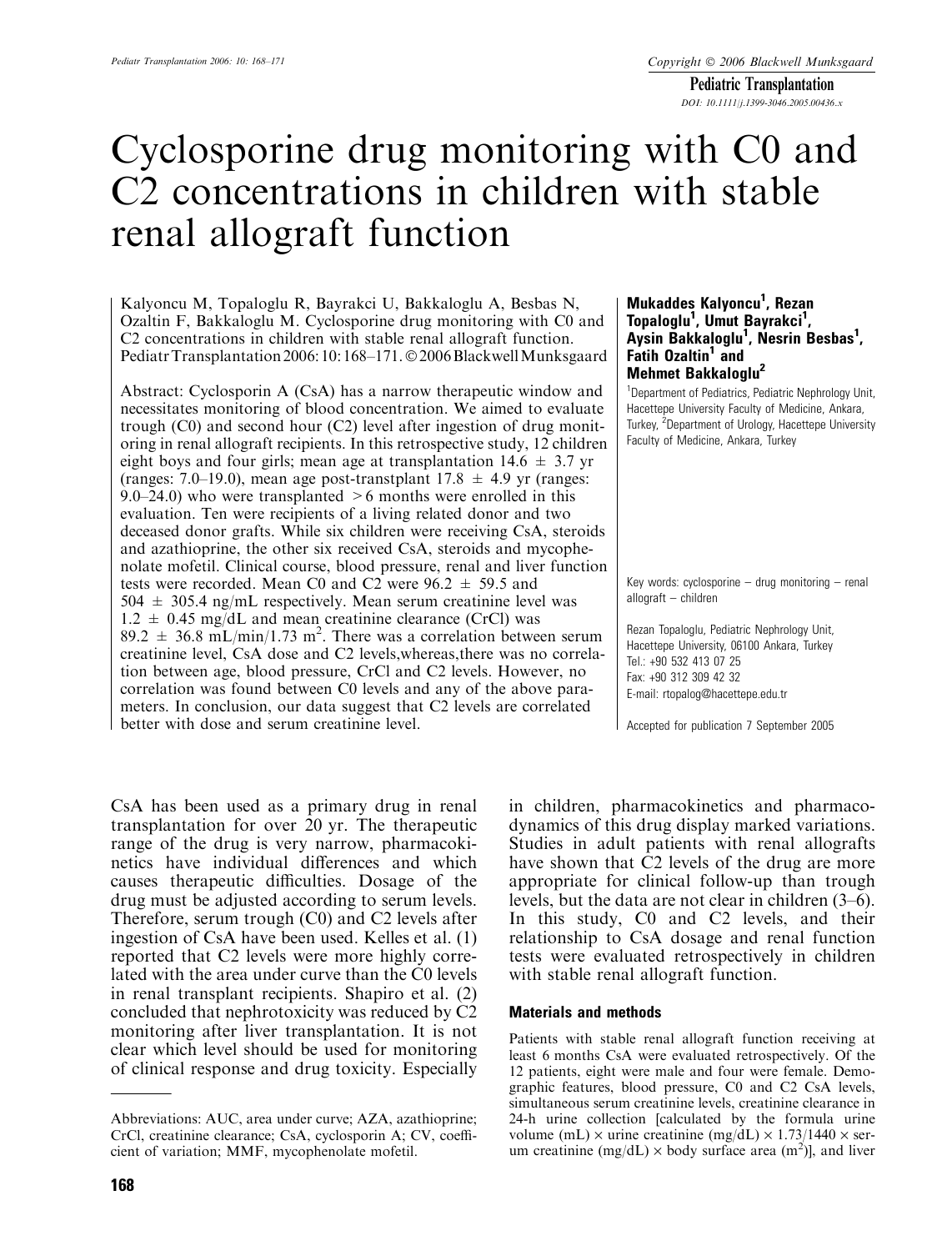function tests were recorded. Additionally, protocols of treatment, complications of therapy, clinical course and cause of withdrawal of CsA if it was withdrawn were also recorded.

Furthermore, the patients were evaluated according to the immunosuppressive therapy protocol used. Of the 12 patients, six received a combination of AZA, CsA and prednisolone, six received MMF, CsA and prednisolone. These two groups were compared regarding their serum CsA levels.

CsA levels were measured at time 0 and 2 h after drug intake using a monoclonal fluorescence polarization immunoassay (FPIA, Tdx; Abbott Laboratories, Abbott Park, IL, USA). In 167 samples, both levels were measured on the same day, in 52 samples, only C2 levels were measured.

Data were presented as mean  $\pm$  s.d. A p-value of  $\leq 0.05$ was considered statistically significant. The paired *t*-test to compare the mean values of quantitative parameters, chisquare for qualitative variables and regression analysis to correlate quantitative parameters were used. The reproducibility of CsA concentration measurements in an individual was assessed by using the CV  $(CV\% = s.d.$  of mean  $\times$  100/mean), using all values obtained during the follow-up period. The paired  $t$ -test was used to compare the  $CV\%$ .

### **Results**

Clinical features and laboratory findings of the patients were shown in Table 1. None of the patients had acute rejection. We found that C2 levels were positively correlated with serum creatinine levels and dose of CsA ( $p = 0.006$ ,  $r = 0.23$  and  $p \le 0.01$ ,  $r = 0.20$  respectively; Figs 1 and 2). There was no significant correlation between dose of CsA and creatinine clearance, age, blood pressure ( $p > 0.05$ ). There was no correlation between C0 levels and any parameter.

However comparing immunosuppressive treatment regimens, C0 and C2 levels, were higher in the group receiving MMF than the group receiving AZA ( $p = 0.002$  and  $p \le 0.001$  respectively; Table 2). Therefore, we reduced the dose of CsA in the MMF given group. Regarding the CsA dose serum creatinine levels and creatinine clearance, there was no significant difference between the groups ( $p > 0.05$ ).

Table 1. Clinical and laboratory features of the patients with renal allograft recipients

| Ranges       | Mean $\pm$ s.d. |
|--------------|-----------------|
| $7 - 19$     | $14.6 \pm 3.7$  |
| $9 - 117$    | $44.8 + 38.8$   |
| $21 - 156$   | $96.2 + 59.5$   |
| 102-992      | $504 \pm 305.4$ |
| $0.12 - 1.6$ | $1.2 + 0.45$    |
| $58 - 192$   | $89.2 + 36.8$   |
|              |                 |

C0, trough level of cyclosporine; C2, second hour level of cyclosporine after ingestion.



Fig. 1. The correlation of C2 level with serum creatinine level in renal transplant recipients ( $p = 0.006$ ,  $r = 0.23$ ).



Fig. 2. The correlation of C2 level with cyclosporin A (CsA) dose in renal transplant recipients ( $p < 0.01$ ,  $r = 0.20$ ).

None of the patients had worsening liver function tests. Blood glucose levels and lipid profile were stabile. Two patients had transient hypertension. They did not require antihypertensive therapy. Of the six patients who had CsA withdrawn because of severe complications, five were changed to tacrolimus and one to sirolimus. Of the six patients, three were in the MMF and three were in the AZA group. These complications were gingival hyperplasia (in three patients), hypertricosis (in two patients), and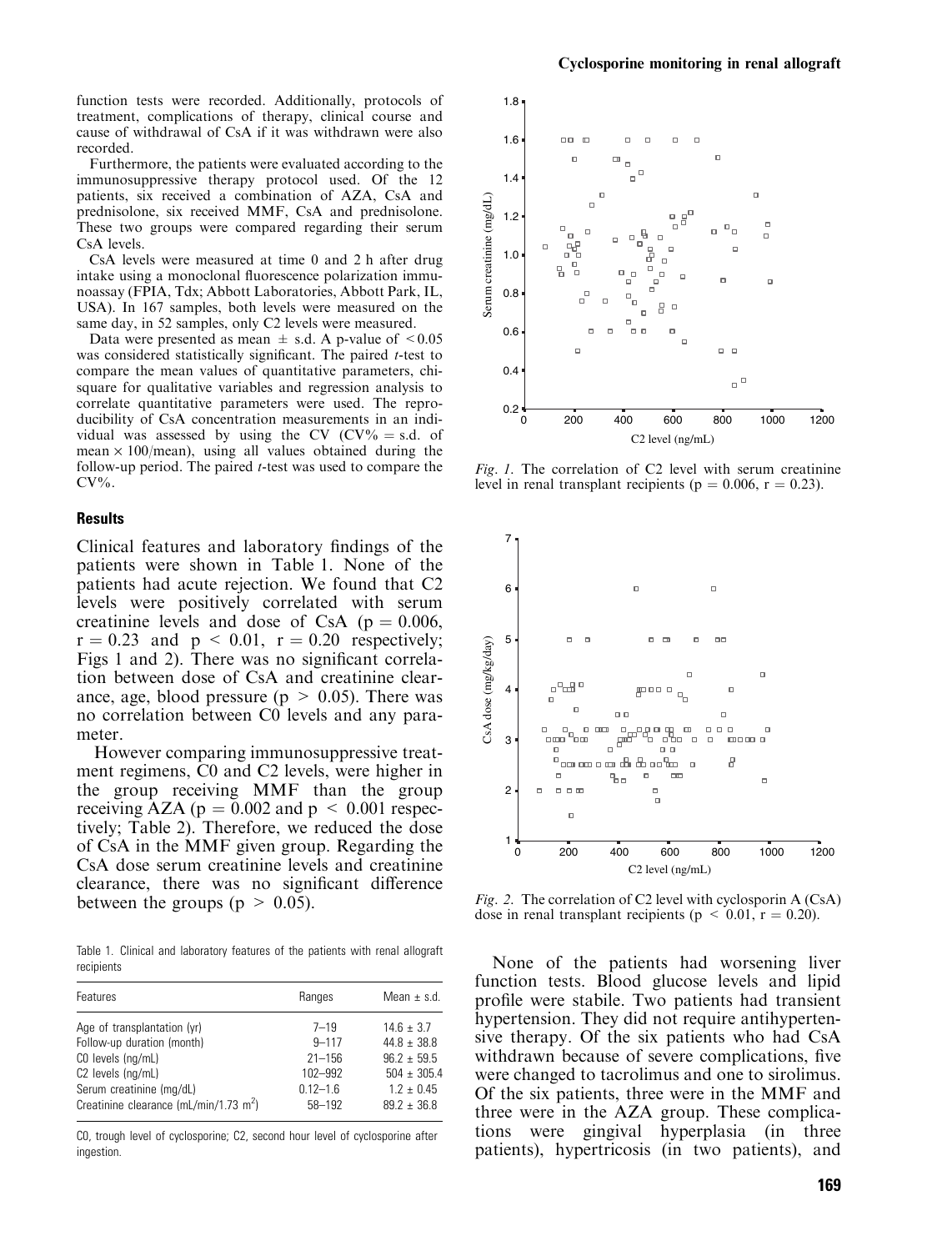Table 2. Laboratory features of renal allograft recipients receiving MMF and AZA

| Features                                                     | MMF group (n:6)   | AZA group (n:6) | p-values  |
|--------------------------------------------------------------|-------------------|-----------------|-----------|
| Serum creatinine<br>(n:219; mg/dL)                           | $1.18 \pm 0.55$   | $1.24 \pm 0.45$ | NS.       |
| Creatinine clearance<br>(n:119; mL/min/1.73 m <sup>2</sup> ) | $95.7 + 38.4$     | $90.3 + 33.8$   | ΝS        |
| CO levels (n:167; ng/mL)                                     | $120.7 + 66.9$    | $88.9 + 54.6$   | 0.002     |
| C2 levels (n:219; ng/mL)                                     | $691.6 + 336.1$   | $430.8 + 259.1$ | < 0.001   |
| CsA dose (n:219; mg/kg)<br>body weight)                      | $3.27 \pm 0.87$ * | $3.22 + 0.94$   | <b>NS</b> |

NS, non-significant; MMF, mycophenolate mofetil; AZA, azathioprine; C0, trough level of cyclosporin; C2, second hour level of cyclosporin after ingestion; CsA, Cyclosporin A.

\*Before reducing CsA dosage in MMF group

CsA nephrotoxicity proven by renal biopsy (in two patients). The side effects subsequently resolved.

The CV of C0 was 45.2% and of C2 was 45.9% ( $p > 0.05$ ).

### **Discussion**

CsA serum levels show wide variety causing difficulties in drug monitoring. AUC is a sensitive predictor of acute and chronic allograft rejection (3), but it is not feasible and not cost-effective. Therefore, C0 or C2 drug levels are used. In most studies, correlation between CsA dose and C0, and C2 levels have been reported to be widely variable. It has not been established which level is to be used for follow-up monitoring (3–5, 7–10).

Some studies have observed that C2 levels correlate better than C0 levels with the AUC in patients with kidney, heart and liver transplants (7–9). Wong et al (5) investigated the influence of C2 monitoring on post-transplantation clinical events such as rejection, CsA nephrotoxicity in 44 renal transplant patients in Asia. They found that the use of C2 monitoring correlated with lower incidence of acute rejection. Chueh et al. (10) compared C0 and C2 levels for drug monitoring in stable renal allograft recipient. C2 levels and CsA dose variability were lower than C0 levels. They concluded that it is feasible to change therapeutic CsA monitoring from C0 levels to C2 levels in stable renal transplant recipients.

Pharmacokinetic studies of CsA are different in children; absorption may be late and clearance may be delayed (11). In children, as gastrointestinal absorptive area is greater than adults, peak level is reached rapidly. Additionally, children have a high rate of metabolism of CsA therefore the drug is eliminated rapidly (12, 13). Kavukcu et al. (6) examined C2 levels in 17 adolescent renal transplant recipients in late post-transplant period and found that correlation of C2 levels with CsA dose was weaker than in the adult population. In our study, we noted that C2 levels correlated with CsA dose, but there was no difference between the CV of C0 and C2. The number of the patients is very small to reach a definite conclusion.

Because CsA is nephrotoxic agent, to minimize nephrotoxicity in maintenance immunosuppressive treatment regimen, CsA dose can be reduced with the addition of MMF. Grinyo et al. (14) compared patients receiving standard dose CsA and low-dose CsA plusMMF. They found that the level of clinical immunosuppression similar in the two groups. These findings suggest that MMF could be synergistic with the pharmacodynamic effect of low dose CsA. In our study, we also found CsA levels were higher in the CsA plus MMF group than in CsA plus AZA group; however, Pape et al. (15) studied in C2 levels in 33 children who received CsA alone and 15 children treated with additionally MMF, and found that C2 levels were lower in the MMF group.

As a result, we may suggest that CsA dosage should be adjusted according to serum C2 levels in children, as C2 levels are correlated better with CsA dose and serum creatinine levels. However, when the MMF and CsA combination is given, we recommend that CsA dose can be reduced.

#### References

- 1. Kelles A, Herman J, Tjandra-Maga B, Van Damme-LOMBAERTS R. Sandimmune to neoral conversion and value of abbreviated AUC monitoring in stable pediatric kidney transplant recipients. Pediatr Transplant 1999: 3: 282–287.
- 2. Shapiyro R, Waissman I, Mor E, et al. Neoral dose monitoring using 2-hour cyclosporine post-dose levels in stable children with liver transplants: Improvement in renal function. Pediatr Transplant 2003: 7: 450–453.
- 3. Belitsky P, Levy GA, Johnston A. Neoral absorption profiling: an evolution in effectiveness. Transplant Proc 2000: 32(Suppl. 3A): 45S–52S.
- 4. Jirasiritham S, Mavichak V, Danviriyasup K, JirasirithamS. Conversion of C-0 to C-2 monitoring of cyclosporine in stable kidney transplant patients. Transplant Proc 2003: 35: 236–237.
- 5. Wong HS, Moran Z. Neoral (cyclosporine) C2 monitoring in renal transplant recipients: a single-center experience in Asia. Transplant Proc 2003: 35: 230–231.
- 6. Kavukcu S, Soylu A, Turkmen M, Kasap B, Gumustekin M, Gulay H. Two-hour post-dose cyclosporin A levels in adolescent renal transplant recipients in the late post-transplant period. Pediatr Nephrol 2004: 19: 667–671.
- 7. Cantarovich M, Barkun JS, Tchervenkov JI, Besner JG, Aspeslet L, Metrakos P. Comparison of neoral dose monitoring with cyclosporine through levels versus 2-hr postdose levels in stable liver transplant patients. Transplantation 1998: 66: 1621–1627.
- 8. Cantarovich M, Elstein E, De Varennes B, Barkun JS. Clinical benefit of neoral dose monitoring with cyclosporine